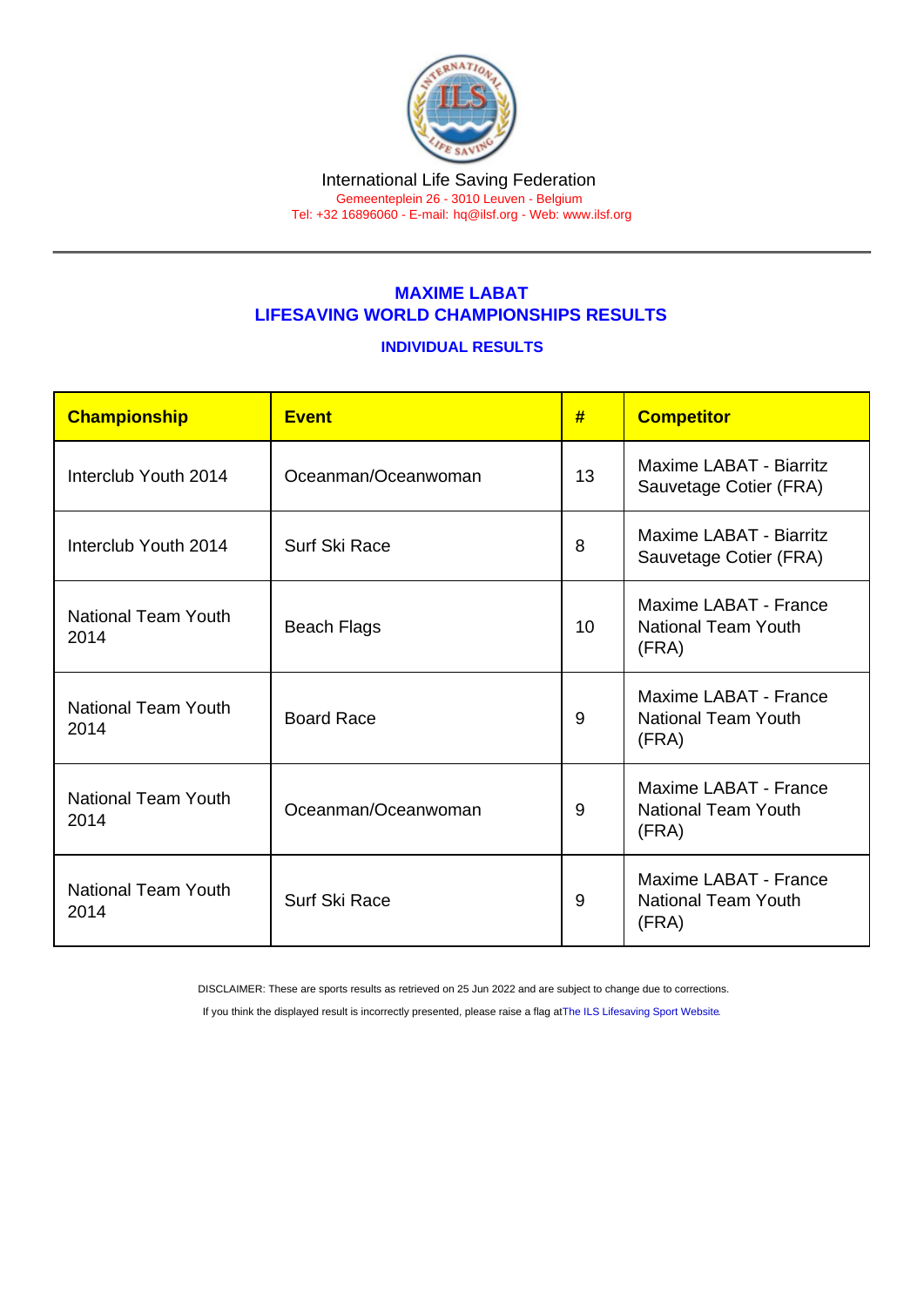## MAXIME LABAT LIFESAVING WORLD CHAMPIONSHIPS RESULTS

## TEAM RESULTS

| Championship                       | Event                     | #              | <b>Competitors</b>                                                                                                            |
|------------------------------------|---------------------------|----------------|-------------------------------------------------------------------------------------------------------------------------------|
| Interclub Youth 2014               | <b>Beach Relay</b>        | $\mathbf{1}$   | <b>Biarritz Sauvetage Cotier</b><br>(FRA)<br>Maxime LABAT, Gaëtan<br>NICOLAS, Maxime<br><b>OUSTALET, Titouan YOH</b>          |
| <b>National Team Youth</b><br>2014 | <b>Beach Relay</b>        | $\overline{2}$ | <b>France National Team Youth</b><br>(FRA)<br>Maxime LABAT, Maxime<br><b>OUSTALET, Mael TISSIER,</b><br><b>Florian WAGNER</b> |
| Interclub Youth 2014               | Oceanman/Oceanwoman Relay | 3              | <b>Biarritz Sauvetage Cotier</b><br>(FRA)<br>Louis DARNAULT, Maxime<br>LABAT, Maxime OUSTALET,<br><b>Titouan YOH</b>          |
| Interclub Youth 2014               | <b>Board Rescue Race</b>  | 4              | <b>Biarritz Sauvetage Cotier</b><br>(FRA)<br>Maxime LABAT, Maxime<br><b>OUSTALET</b>                                          |
| <b>National Team Youth</b><br>2014 | Oceanman/Oceanwoman Relay | 5              | <b>France National Team Youth</b><br>(FRA)<br>Maxime LABAT, Maxime<br><b>OUSTALET, Louis SAM,</b><br><b>Mael TISSIER</b>      |